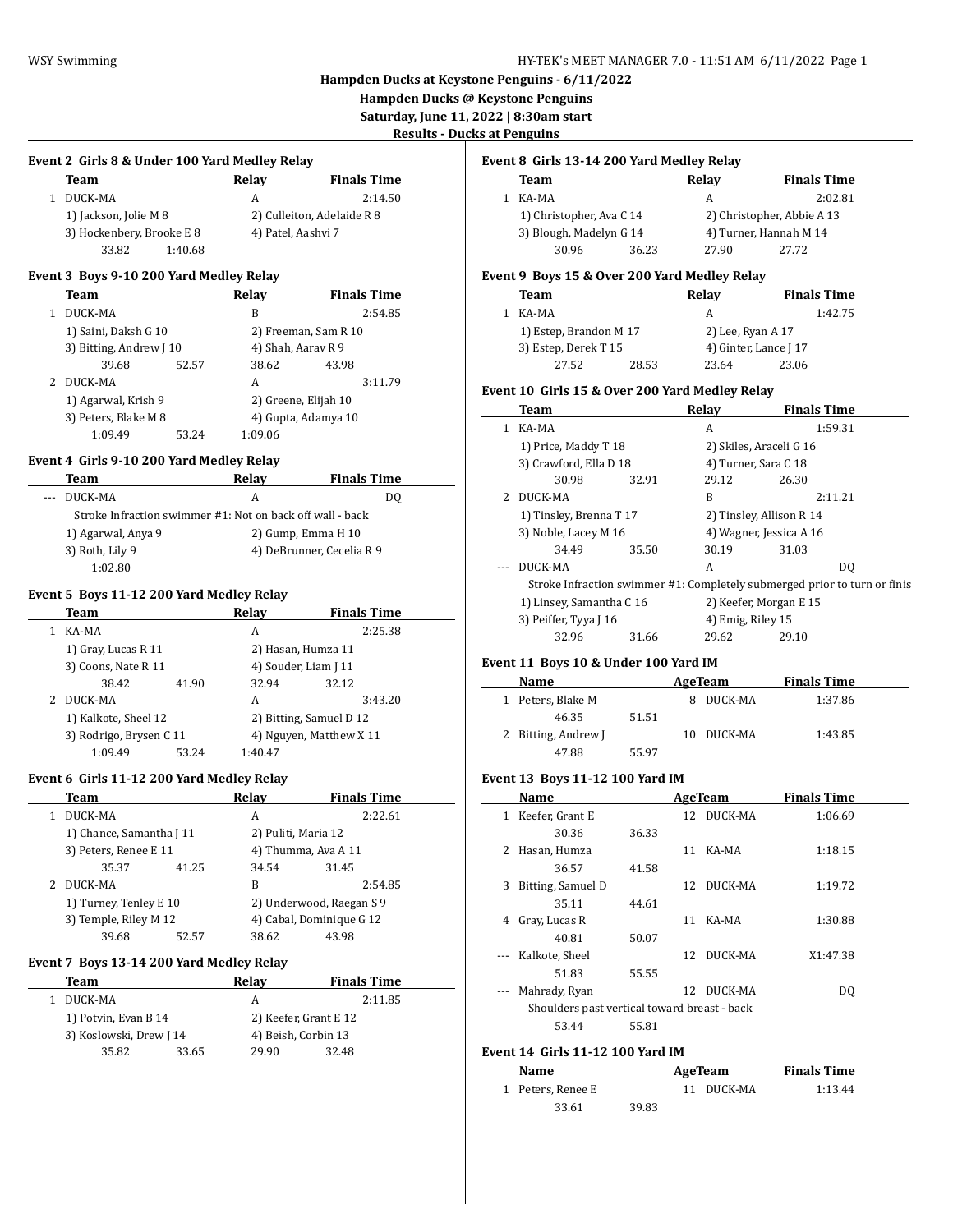**Hampden Ducks @ Keystone Penguins**

**Saturday, June 11, 2022 | 8:30am start**

| <b>Results - Ducks at Penguins</b> |  |
|------------------------------------|--|
|------------------------------------|--|

|   | <b>Name</b>             |       |     | AgeTeam  | <b>Finals Time</b> |
|---|-------------------------|-------|-----|----------|--------------------|
| 2 | Hartle, Ava I           |       |     | 12 KA-MA | 1:14.65            |
|   | 34.80                   | 39.85 |     |          |                    |
| 3 | Puliti, Maria           |       | 12  | DUCK-MA  | 1:21.23            |
|   | 38.09                   | 43.14 |     |          |                    |
| 4 | Thumma, Ava A           |       | 11  | DUCK-MA  | 1:24.13            |
|   | 39.74                   | 44.39 |     |          |                    |
|   | Howard, Olivia H        |       | 12. | DUCK-MA  | XDO                |
|   | One hand touch - breast |       |     |          |                    |
|   | 41.35                   | 49.58 |     |          |                    |

## **Event 15 Boys 13-14 100 Yard IM**

| Name               |       | AgeTeam  | <b>Finals Time</b> |  |
|--------------------|-------|----------|--------------------|--|
| 1 McGraw, Cullen B |       | 13 KA-MA | 1:02.33            |  |
| 28.00              | 34.33 |          |                    |  |

# **Event 16 Girls 13-14 100 Yard IM**

|   | <b>Name</b>          |       |     |          | <b>Finals Time</b> |  |
|---|----------------------|-------|-----|----------|--------------------|--|
| 1 | Blough, Madelyn G    |       |     | 14 KA-MA | 1:05.61            |  |
|   | 30.71                | 34.90 |     |          |                    |  |
|   | 2 Christopher, Ava C |       |     | 14 KA-MA | 1:09.02            |  |
|   | 31.80                | 37.22 |     |          |                    |  |
|   | 3 Turner, Hannah M   |       |     | 14 KA-MA | 1:09.81            |  |
|   | 33.64                | 36.17 |     |          |                    |  |
| 4 | Almouzani, Nora      |       | 13. | DUCK-MA  | 1:24.57            |  |
|   | 39.99                | 44.58 |     |          |                    |  |

# **Event 17 Boys 15 & Over 100 Yard IM**

| <b>Name</b>            |       | AgeTeam |          | <b>Finals Time</b> |  |
|------------------------|-------|---------|----------|--------------------|--|
| Lee, Ryan A<br>1       |       | 17      | KA-MA    | 56.72              |  |
| 27.28                  | 29.44 |         |          |                    |  |
| 2 Estep, Brandon M     |       | 17.     | KA-MA    | 57.30              |  |
| 26.38                  | 30.92 |         |          |                    |  |
| Douglass, Brody G<br>3 |       |         | 15 KA-MA | 1:07.65            |  |
| 30.58                  | 37.07 |         |          |                    |  |

#### **Event 18 Girls 15 & Over 100 Yard IM**

 $\overline{a}$ 

|              | Name              |       | AgeTeam |          | <b>Finals Time</b> |
|--------------|-------------------|-------|---------|----------|--------------------|
| $\mathbf{1}$ | Kil, Isabella C   |       |         | 17 KA-MA | 1:01.09            |
|              | 27.79             | 33.30 |         |          |                    |
|              | 2 Turner, Sara C  |       | 18      | KA-MA    | 1:02.13            |
|              | 28.73             | 33.40 |         |          |                    |
| 3            | Coombs, Maddy J   |       | 16      | KA-MA    | 1:04.54            |
|              | 30.19             | 34.35 |         |          |                    |
| 4            | Peiffer, Tyya J   |       | 16      | DUCK-MA  | 1:10.18            |
|              | 32.23             | 37.95 |         |          |                    |
| 5.           | Noble, Lacey M    |       | 16      | DUCK-MA  | 1:12.23            |
|              | 33.54             | 38.69 |         |          |                    |
| 6            | Emig, Riley       |       | 15      | DUCK-MA  | 1:19.26            |
|              | 36.24             | 43.02 |         |          |                    |
|              | Price, Maddy T    |       | 18      | KA-MA    | X1:10.43           |
|              | 31.89             | 38.54 |         |          |                    |
|              | Skiles, Araceli G |       | 16      | KA-MA    | X1:11.52           |
|              | 33.91             | 37.61 |         |          |                    |
|              | Estep, Mia L      |       | 17      | KA-MA    | X1:15.37           |
|              | 37.88             | 37.49 |         |          |                    |

| s at Penguins            |                                                |         |                    |                             |  |
|--------------------------|------------------------------------------------|---------|--------------------|-----------------------------|--|
| ---                      | Noble, Sammie E<br>35.57<br>43.15              |         | 16 DUCK-MA         | X1:18.72                    |  |
|                          | Event 19 Boys 8 & Under 25 Yard Freestyle      |         |                    |                             |  |
|                          | Name                                           |         | AgeTeam            | <b>Finals Time</b>          |  |
|                          | 1 Peters, Blake M                              |         | 8 DUCK-MA          | 16.86                       |  |
|                          | 2 Gray, Isaac M                                | 8       | KA-MA              | 21.14                       |  |
|                          | 3 Falcone, William M                           | 7       | KA-MA              | 29.97                       |  |
|                          | 4 Athyam, Akhil Y                              | 7       | KA-MA              | 34.30                       |  |
|                          | Event 20 Girls 8 & Under 25 Yard Freestyle     |         |                    |                             |  |
|                          | Name                                           |         | AgeTeam            | <b>Finals Time</b>          |  |
|                          | 1 Hockenbery, Brooke E                         |         | 8 DUCK-MA          | 20.86                       |  |
| $\mathbf{2}^{\prime}$    | Culleiton, Adelaide R                          | 8       | DUCK-MA            | 23.93                       |  |
| 3                        | Pickering, Jude L                              | 8       | KA-MA              | 28.46                       |  |
|                          | 4 Kann, Mackinley A                            |         | 5 KA-MA            | 38.42                       |  |
| ---                      | Thomson, Alexa M                               |         | 8 DUCK-MA          | X25.05                      |  |
| ---                      | Decker, Heidi C                                | 8       | DUCK-MA            | X27.92                      |  |
| $\overline{\phantom{a}}$ | Jackson, Jolie M                               | 8       | DUCK-MA            | X30.47                      |  |
| $\overline{a}$           | Patel, Aashvi                                  | 7       | DUCK-MA            | X30.84                      |  |
|                          |                                                |         |                    |                             |  |
|                          | Event 21 Boys 9-10 50 Yard Freestyle           |         |                    |                             |  |
|                          | Name                                           |         | AgeTeam            | <b>Finals Time</b>          |  |
|                          | 1 Shah, Aarav R                                | 9<br>10 | DUCK-MA            | 1:16.31                     |  |
| ---                      | 2 Kosuri, Arjun R<br>Greene, Elijah            | 10      | DUCK-MA<br>DUCK-MA | 1:26.99<br>X40.53           |  |
|                          |                                                | 10      | DUCK-MA            | X1:01.22                    |  |
|                          |                                                |         |                    |                             |  |
| ---                      | Gupta, Adamya                                  |         |                    |                             |  |
| ---                      | Agarwal, Krish                                 | 9       | DUCK-MA            | X1:04.26                    |  |
|                          | Saini, Daksh G                                 | 10      | DUCK-MA            | NS                          |  |
|                          | Event 22 Girls 9-10 50 Yard Freestyle          |         |                    |                             |  |
|                          | Name                                           |         | <b>AgeTeam</b>     | <b>Finals Time</b>          |  |
| 1                        | Turney, Tenley E                               | 10      | DUCK-MA            | 35.29                       |  |
| 2                        | Roth, Lily                                     | 9       | DUCK-MA            | 38.08                       |  |
| 3                        | Souder, Ashlynn L                              | 9       | KA-MA              | 39.17                       |  |
|                          | 4 Gump, Emma H                                 |         | 10 DUCK-MA         | 40.65                       |  |
|                          | --- Underwood, Raegan S                        | 9       | DUCK-MA            | X42.02                      |  |
| ---                      | DeBrunner, Cecelia R                           | 9       | DUCK-MA            | X57.81                      |  |
| ---                      | Agarwal, Anya                                  | 9       | DUCK-MA            | X1:02.73                    |  |
|                          | Shah, Mahee                                    | 9       | DUCK-MA            | X1:15.73                    |  |
|                          | --- Pugaliya, Aadrita                          | 9       | DUCK-MA            | <b>XDQ</b>                  |  |
|                          | No touch on turn                               |         |                    |                             |  |
|                          | Soni. Yashvi                                   | 9       | DUCK-MA            | XNS                         |  |
|                          | Event 23 Boys 11-12 50 Yard Freestyle          |         |                    |                             |  |
|                          | <u>Name</u>                                    |         | <b>AgeTeam</b>     | <u>Finals Time</u>          |  |
|                          | 1 Keefer, Grant E                              |         | 12 DUCK-MA         | 26.73                       |  |
|                          | 2 Culleiton, Theo J                            | 12      | DUCK-MA            | 30.16                       |  |
|                          | 3 Coons, Nate R                                |         | 11 KA-MA           | 30.80                       |  |
|                          | 4 Rodrigo, Brysen C                            |         | 11 DUCK-MA         | 31.96                       |  |
|                          | 5 Gray, Lucas R                                |         | 11 KA-MA           | 32.41                       |  |
|                          | --- Nguyen, Matthew X                          | 11      | DUCK-MA            | X47.40                      |  |
|                          | --- Bawa, Mantej F                             | 12      | DUCK-MA            | X47.89                      |  |
|                          |                                                |         |                    |                             |  |
|                          | Event 24 Girls 11-12 50 Yard Freestyle<br>Name |         |                    |                             |  |
| 1                        | Chance, Samantha J                             | 11      | AgeTeam<br>DUCK-MA | <b>Finals Time</b><br>29.46 |  |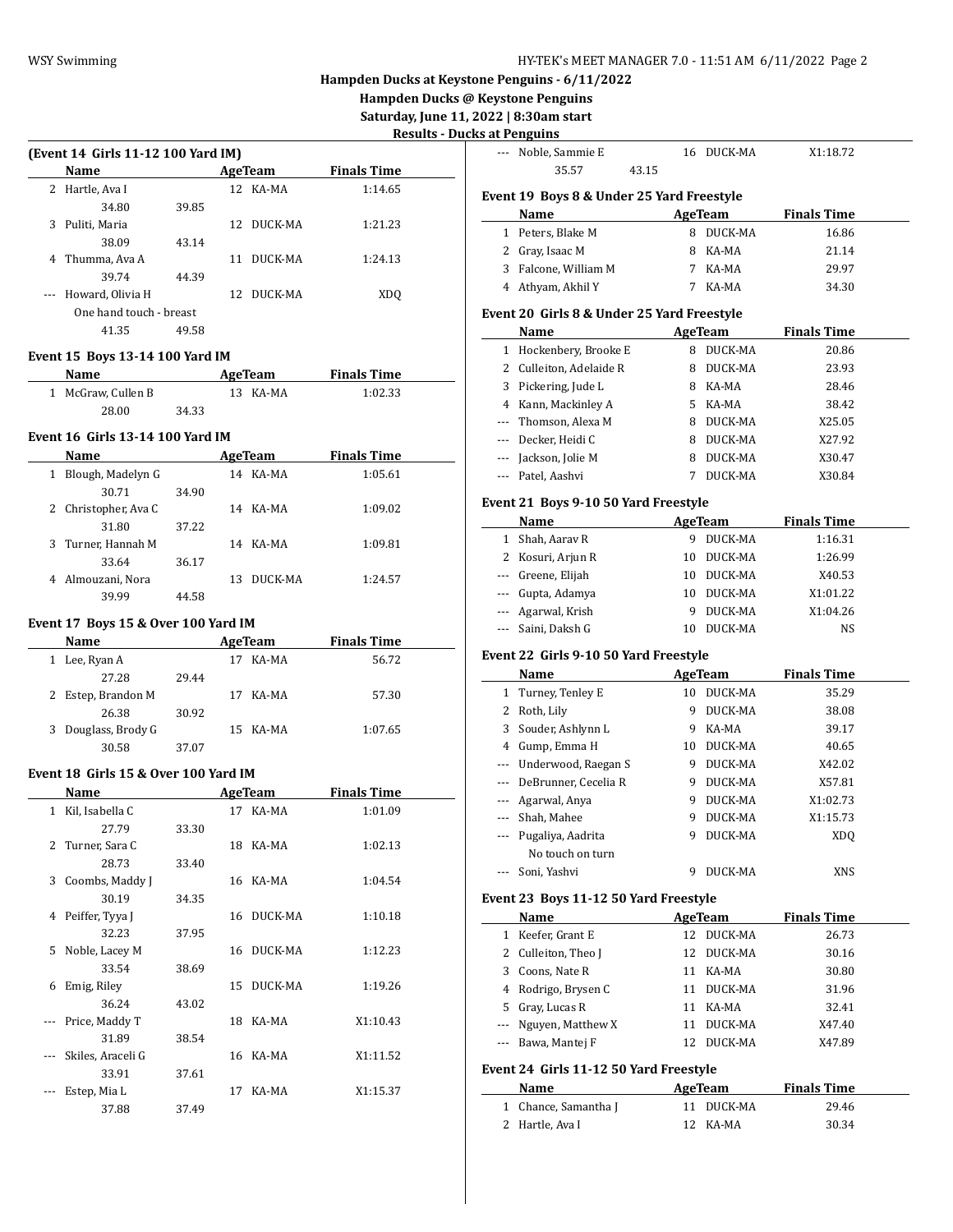**Hampden Ducks @ Keystone Penguins**

**Saturday, June 11, 2022 | 8:30am start**

 $\sim$ 

| <b>Results - Ducks at Penguins</b> |  |  |  |  |
|------------------------------------|--|--|--|--|
|                                    |  |  |  |  |

|                | (Event 24 Girls 11-12 50 Yard Freestyle)                                           |    |                      |                    |  |
|----------------|------------------------------------------------------------------------------------|----|----------------------|--------------------|--|
|                | Name                                                                               |    | AgeTeam              | <b>Finals Time</b> |  |
|                | 3 Puliti, Maria                                                                    |    | 12 DUCK-MA           | 31.04              |  |
|                | 4 Temple, Riley M                                                                  |    | 12 DUCK-MA           | 32.62              |  |
|                | --- Howard, Olivia H                                                               |    | 12 DUCK-MA           | X35.73             |  |
|                | --- Patel, Prina P                                                                 |    | 12 DUCK-MA           | X39.26             |  |
|                | --- Beckenbaugh, Tessa E                                                           |    | 12 DUCK-MA           | X43.51             |  |
|                | --- Cabal, Dominique G                                                             |    | 12 DUCK-MA           | X45.06             |  |
|                |                                                                                    |    |                      |                    |  |
|                | Event 25 Boys 13-14 50 Yard Freestyle<br><b>Name</b><br><b>Example 2.1 AgeTeam</b> |    |                      | <b>Finals Time</b> |  |
|                | 1 Potvin, Evan B                                                                   |    | 14 DUCK-MA           | 27.86              |  |
|                | 2 Koslowski, Drew J                                                                |    | 14 DUCK-MA           | 28.62              |  |
| 3              | Beish, Corbin                                                                      |    | 13 DUCK-MA           | 33.60              |  |
|                |                                                                                    |    |                      |                    |  |
|                | Event 26 Girls 13-14 50 Yard Freestyle                                             |    |                      |                    |  |
|                | Name                                                                               |    | <b>AgeTeam</b>       | <b>Finals Time</b> |  |
| 1              | Turner, Hannah M                                                                   |    | 14 KA-MA             | 27.37              |  |
| $\overline{2}$ | Ludwick, Chloe M                                                                   |    | 14 DUCK-MA           | 27.84              |  |
|                | 3 Gartrell, Christine Z                                                            |    | 14 KA-MA             | 28.27              |  |
|                | 4 Tinsley, Allison R                                                               |    | 14 DUCK-MA           | 28.57              |  |
|                | 5 Coombs, Emily L                                                                  |    | 14 KA-MA             | 29.74              |  |
|                | 6 Almouzani, Nora                                                                  |    | 13 DUCK-MA           | 33.03              |  |
|                | --- Christopher, Abbie A                                                           |    | 13 KA-MA             | X29.01             |  |
|                | Event 27 Boys 15 & Over 50 Yard Freestyle                                          |    |                      |                    |  |
|                | Name                                                                               |    | AgeTeam              | <b>Finals Time</b> |  |
| $\mathbf{1}$   | Estep, Derek T                                                                     |    | 15 KA-MA             | 22.09              |  |
|                |                                                                                    |    |                      |                    |  |
|                |                                                                                    |    |                      |                    |  |
|                | 2 Ginter, Lance J                                                                  |    | 17 KA-MA             | 23.33              |  |
| 3              | Ritchie, Jed P                                                                     |    | 16 KA-MA             | 23.58              |  |
|                | 4 Perez, Elias M                                                                   |    | 16 DUCK-MA           | 24.06              |  |
|                | Event 28 Girls 15 & Over 50 Yard Freestyle                                         |    |                      |                    |  |
|                | Name                                                                               |    | AgeTeam              | <b>Finals Time</b> |  |
|                | 1 Strine, Jillian C                                                                |    | 17 KA-MA             | 25.03              |  |
|                | 2 Kil, Samantha A                                                                  |    | 15 KA-MA             | 25.49              |  |
|                | 3 Keefer, Morgan E                                                                 |    | 15 DUCK-MA           | 26.06              |  |
| 4              | Turner, Sara C                                                                     |    | 18 KA-MA             | 26.43              |  |
| 5              | Linsey, Samantha C                                                                 |    | 16 DUCK-MA           | 26.79              |  |
| 6              | Tinsley, Brenna T                                                                  |    | 17 DUCK-MA           | 27.74              |  |
| ---            | Hasan, Zoya                                                                        | 16 | KA-MA                | X28.02             |  |
| ---            | Crawford, Ella D                                                                   | 18 | KA-MA                | X28.11             |  |
| ---            | Freedman, Rebecca J                                                                | 17 | KA-MA                | X28.86             |  |
|                | --- Mahrady, Layla                                                                 | 17 | DUCK-MA              | X29.23             |  |
|                | --- Noble, Lacey M                                                                 |    | 16 DUCK-MA           | X29.35             |  |
|                | --- Emig, Riley                                                                    | 15 | DUCK-MA              | X30.38             |  |
| ---            | Wagner, Jessica A                                                                  | 16 | DUCK-MA              | X30.88             |  |
|                | Event 29 Boys 8 & Under 25 Yard Backstroke                                         |    |                      |                    |  |
|                | Name                                                                               |    | AgeTeam              | <b>Finals Time</b> |  |
|                | 1 Gray, Isaac M                                                                    |    | 8 KA-MA              | 24.07              |  |
|                |                                                                                    | 7  | KA-MA                | 29.02              |  |
| 3              | 2 Falcone, William M<br>Athyam, Akhil Y                                            | 7  | KA-MA                | 39.07              |  |
|                |                                                                                    |    |                      |                    |  |
|                | Event 30  Girls 8 & Under 25 Yard Backstroke                                       |    |                      |                    |  |
|                | Name                                                                               |    | <b>AgeTeam</b>       | <b>Finals Time</b> |  |
| 1<br>2         | Hockenbery, Brooke E<br>Grillo, Rose E                                             | 6  | 8 DUCK-MA<br>DUCK-MA | 25.06<br>25.85     |  |

| 3 Culleiton, Adelaide R | 8  | DUCK-MA | 31.91  |
|-------------------------|----|---------|--------|
| 4 Pickering, Jude L     | 8  | KA-MA   | 38.23  |
| 5 Kann, Mackinley A     | 5. | KA-MA   | 46.56  |
| --- Patel, Aashvi       |    | DUCK-MA | X27.15 |
| --- Thomson, Alexa M    | 8  | DUCK-MA | X27.86 |
| --- Decker, Heidi C     | 8  | DUCK-MA | X28.29 |
| --- Jackson, Jolie M    |    | DUCK-MA | X29.47 |

### **Event 31 Boys 9-10 50 Yard Backstroke**

|                                                                                                                                                                                                                                                                                                                                                                                                                                                                            | Name                |    | AgeTeam | <b>Finals Time</b> |  |
|----------------------------------------------------------------------------------------------------------------------------------------------------------------------------------------------------------------------------------------------------------------------------------------------------------------------------------------------------------------------------------------------------------------------------------------------------------------------------|---------------------|----|---------|--------------------|--|
| 1                                                                                                                                                                                                                                                                                                                                                                                                                                                                          | Freeman, Sam R      | 10 | DUCK-MA | 44.82              |  |
|                                                                                                                                                                                                                                                                                                                                                                                                                                                                            | 2 Gupta, Adamya     | 10 | DUCK-MA | 1:13.97            |  |
|                                                                                                                                                                                                                                                                                                                                                                                                                                                                            | 3 Shah, Aarav R     | 9  | DUCK-MA | 1:25.61            |  |
| $\frac{1}{2} \left( \frac{1}{2} \right) \left( \frac{1}{2} \right) \left( \frac{1}{2} \right) \left( \frac{1}{2} \right) \left( \frac{1}{2} \right) \left( \frac{1}{2} \right) \left( \frac{1}{2} \right) \left( \frac{1}{2} \right) \left( \frac{1}{2} \right) \left( \frac{1}{2} \right) \left( \frac{1}{2} \right) \left( \frac{1}{2} \right) \left( \frac{1}{2} \right) \left( \frac{1}{2} \right) \left( \frac{1}{2} \right) \left( \frac{1}{2} \right) \left( \frac$ | Greene, Elijah      | 10 | DUCK-MA | X47.86             |  |
|                                                                                                                                                                                                                                                                                                                                                                                                                                                                            | --- Saini, Daksh G  | 10 | DUCK-MA | X56.14             |  |
|                                                                                                                                                                                                                                                                                                                                                                                                                                                                            | --- Kosuri, Arjun R | 10 | DUCK-MA | X1:43.94           |  |
|                                                                                                                                                                                                                                                                                                                                                                                                                                                                            | --- Agarwal, Krish  | 9  | DUCK-MA | XD <sub>0</sub>    |  |
|                                                                                                                                                                                                                                                                                                                                                                                                                                                                            | No touch at turn    |    |         |                    |  |

## **Event 32 Girls 9-10 50 Yard Backstroke**

|   | Name                 |    | AgeTeam | <b>Finals Time</b> |  |
|---|----------------------|----|---------|--------------------|--|
| 1 | Turney, Tenley E     | 10 | DUCK-MA | 41.72              |  |
| 2 | Roth, Lily           | 9  | DUCK-MA | 48.42              |  |
| 3 | Underwood, Raegan S  | 9  | DUCK-MA | 49.68              |  |
| 4 | Souder, Ashlynn L    | 9  | KA-MA   | 51.13              |  |
|   | Gump, Emma H         | 10 | DUCK-MA | X47.70             |  |
|   | Shah, Mahee          | 9  | DUCK-MA | X1:06.91           |  |
|   | Agarwal, Anya        | 9  | DUCK-MA | X1:11.79           |  |
|   | DeBrunner, Cecelia R | 9  | DUCK-MA | X1:16.12           |  |
|   | Pugaliya, Aadrita    | 9  | DUCK-MA | X2:04.77           |  |
|   | Soni, Yashvi         | 9  | DUCK-MA | <b>XNS</b>         |  |

# **Event 33 Boys 11-12 50 Yard Backstroke**

|   | Name                  |     | AgeTeam | <b>Finals Time</b> |  |
|---|-----------------------|-----|---------|--------------------|--|
| 1 | Gray, Lucas R         | 11  | KA-MA   | 39.28              |  |
|   | 2 Rodrigo, Brysen C   | 11  | DUCK-MA | 39.93              |  |
|   | 3 Souder, Liam J      | 11  | KA-MA   | 41.67              |  |
|   | 4 Mahrady, Ryan       | 12. | DUCK-MA | 46.42              |  |
|   | 5 Kalkote, Sheel      | 12  | DUCK-MA | 48.89              |  |
|   | --- Bawa, Mantej F    | 12  | DUCK-MA | X50.58             |  |
|   | --- Nguyen, Matthew X |     | DUCK-MA | X1:03.18           |  |

### **Event 34 Girls 11-12 50 Yard Backstroke**

| Name                   | AgeTeam    | <b>Finals Time</b> |  |
|------------------------|------------|--------------------|--|
| 1 Howard, Olivia H     | 12 DUCK-MA | 40.39              |  |
| 2 Patel, Prina P       | 12 DUCK-MA | 42.01              |  |
| 3 Beckenbaugh, Tessa E | 12 DUCK-MA | 58.73              |  |
| --- Cabal, Dominique G | 12 DUCK-MA | X52.53             |  |

#### **Event 35 Boys 13-14 50 Yard Backstroke**

| Name                | AgeTeam    | <b>Finals Time</b> |  |
|---------------------|------------|--------------------|--|
| 1 McGraw, Cullen B  | 13 KA-MA   | 27.95              |  |
| 2 Koslowski, Drew J | 14 DUCK-MA | 32.57              |  |
| 3 Beish, Corbin     | 13 DUCK-MA | 45.09              |  |

# **Event 36 Girls 13-14 50 Yard Backstroke**

| Name                 | AgeTeam  | <b>Finals Time</b> |  |
|----------------------|----------|--------------------|--|
| 1 Christopher, Ava C | 14 KA-MA | 31.31              |  |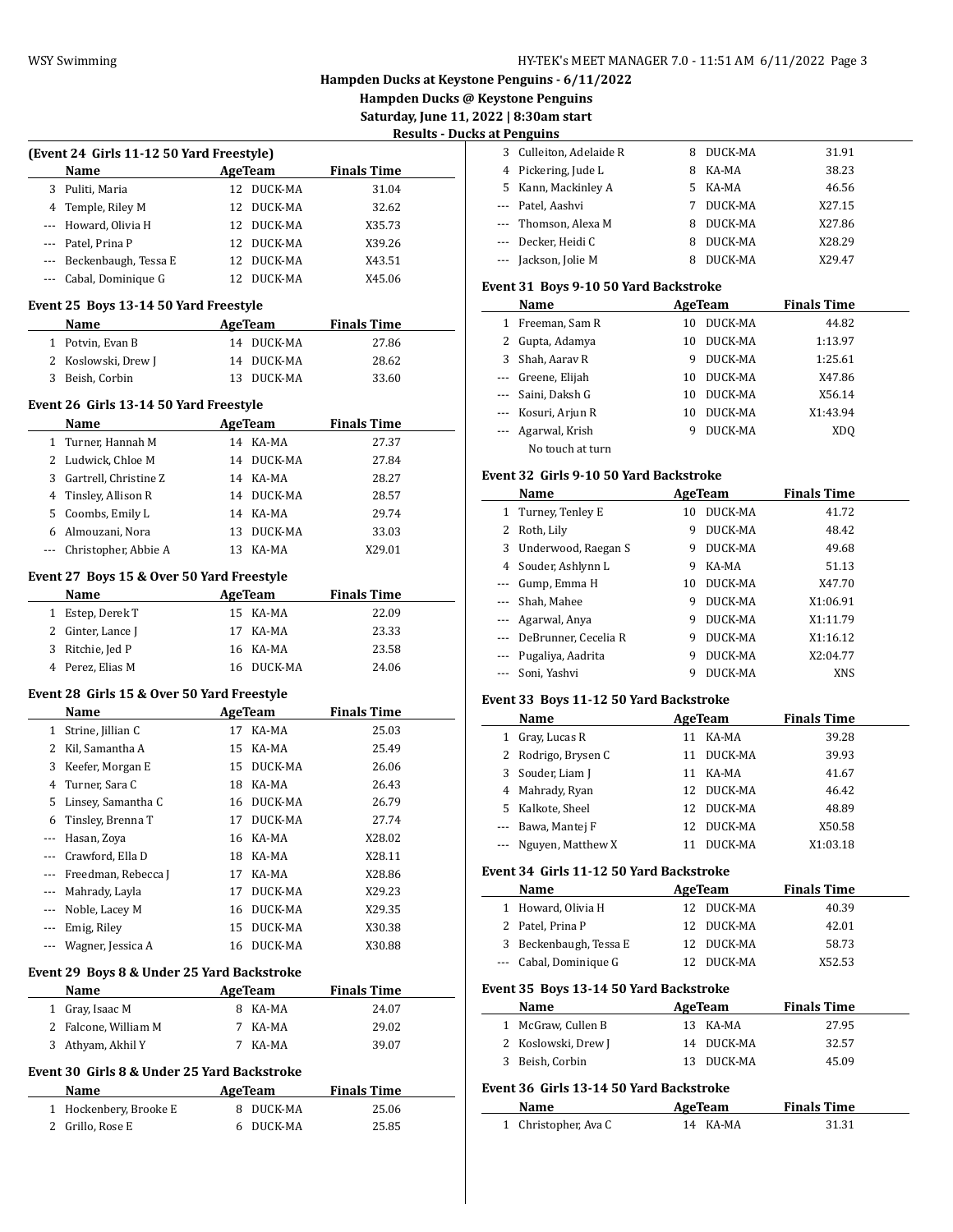**Hampden Ducks @ Keystone Penguins**

**Saturday, June 11, 2022 | 8:30am start**

| <b>Results - Ducks at Penguins</b> |  |  |  |
|------------------------------------|--|--|--|
|                                    |  |  |  |

|              |                                              |    |                |                    | <b>Results - Du</b> |
|--------------|----------------------------------------------|----|----------------|--------------------|---------------------|
|              | (Event 36 Girls 13-14 50 Yard Backstroke)    |    |                |                    |                     |
|              | Name                                         |    | <b>AgeTeam</b> | <b>Finals Time</b> |                     |
|              | 2 Gartrell, Christine Z                      |    | 14 KA-MA       | 34.63              |                     |
| 3            | Turner, Hannah M                             |    | 14 KA-MA       | 34.90              |                     |
|              | 4 Tinsley, Allison R                         |    | 14 DUCK-MA     | 35.35              |                     |
|              | 5 Almouzani, Nora                            |    | 13 DUCK-MA     | 40.06              |                     |
|              | --- Keller-Lee, Ava C                        | 13 | KA-MA          | X33.97             |                     |
| ---          | Christopher, Abbie A                         |    | 13 KA-MA       | X35.04             |                     |
|              | Event 37 Boys 15 & Over 50 Yard Backstroke   |    |                |                    |                     |
|              | Name                                         |    | AgeTeam        | <b>Finals Time</b> |                     |
|              | 1 Estep, Derek T                             |    | 15 KA-MA       | 25.20              |                     |
|              | 2 Estep, Brandon M                           |    | 17 KA-MA       | 26.95              |                     |
|              | 3 Douglass, Brody G                          |    | 15 KA-MA       | 31.15              |                     |
|              |                                              |    |                |                    |                     |
|              | Event 38  Girls 15 & Over 50 Yard Backstroke |    |                |                    |                     |
|              | Name                                         |    | <b>AgeTeam</b> | <b>Finals Time</b> |                     |
|              | 1 Kil, Samantha A                            |    | 15 KA-MA       | 28.22              |                     |
| 2            | Kil, Isabella C                              | 17 | KA-MA          | 28.33              |                     |
| 3            | Strine, Jillian C                            |    | 17 KA-MA       | 29.57              |                     |
| 4            | Mahrady, Layla                               | 17 | DUCK-MA        | 33.60              |                     |
| 5            | Wagner, Jessica A                            |    | 16 DUCK-MA     | 38.35              |                     |
| 6            | Noble, Sammie E                              |    | 16 DUCK-MA     | 38.47              |                     |
| ---          | Turner, Sara C                               |    | 18 KA-MA       | X29.56             |                     |
| $\cdots$     | Price, Maddy T                               |    | 18 KA-MA       | X30.37             |                     |
| ---          | Crawford, Ella D                             |    | 18 KA-MA       | X30.97             |                     |
| ---          | Peiffer, Tyya J                              |    | 16 DUCK-MA     | X31.32             |                     |
| ---          | Freedman, Rebecca J                          |    | 17 KA-MA       | X33.48             |                     |
| ---          | Tinsley, Brenna T                            | 17 | DUCK-MA        | X34.72             |                     |
| ---          | Emig, Riley                                  | 15 | DUCK-MA        | X35.44             |                     |
|              | Event 39 Boys 10 & Under 100 Yard Freestyle  |    |                |                    |                     |
|              | Name                                         |    | AgeTeam        | <b>Finals Time</b> |                     |
| $\mathbf{1}$ | Bitting, Andrew J                            | 10 | DUCK-MA        | 1:33.57            |                     |
|              | 43.42<br>50.15                               |    |                |                    |                     |
| 2            | Kosuri, Arjun R                              | 10 | DUCK-MA        | 3:07.45            |                     |
|              | 1:29.10<br>1:38.35                           |    |                |                    |                     |
|              | Freeman, Sam R                               | 10 | DUCK-MA        | DQ                 |                     |
|              | No touch on turn                             |    |                |                    |                     |
|              | 42.56<br>51.68                               |    |                |                    |                     |
|              |                                              |    |                |                    |                     |
|              | Event 40 Girls 10 & Under 100 Yard Freestyle |    |                |                    |                     |
|              | Name                                         |    | AgeTeam        | <b>Finals Time</b> |                     |
| $1 \quad$    | Souder, Ashlynn L                            |    | 9 KA-MA        | 1:28.33            |                     |
|              | 43.25<br>45.08                               |    |                |                    |                     |
|              | 2 Gump, Emma H                               | 10 | DUCK-MA        | 1:35.77            |                     |
|              | 44.26<br>51.51                               |    |                |                    |                     |
| ---          | DeBrunner, Cecelia R                         |    | 9 DUCK-MA      | DQ                 |                     |
|              | No touch on turn                             |    |                |                    |                     |
|              | 1:03.88<br>1:06.51                           |    |                |                    |                     |
|              | Event 41 Boys 11-12 100 Yard Freestyle       |    |                |                    |                     |
|              | Name                                         |    | <b>AgeTeam</b> | <b>Finals Time</b> |                     |
|              | 1 Hasan, Humza                               |    | 11 KA-MA       | 1:07.86            |                     |

32.41 35.45

33.97 35.90

2 Coons, Nate R 11 KA-MA 1:09.87

| . <b>.</b>          |       |                       |  |
|---------------------|-------|-----------------------|--|
| 3 Bitting, Samuel D |       | 12 DUCK-MA<br>1:11.38 |  |
| 34.34               | 37.04 |                       |  |
| 4 Culleiton, Theo I |       | 12 DUCK-MA<br>1:11.81 |  |
| 33.80               | 38.01 |                       |  |

# **Event 42 Girls 11-12 100 Yard Freestyle**

|                       | Name                 |       |    | <b>AgeTeam</b> | <b>Finals Time</b> |  |
|-----------------------|----------------------|-------|----|----------------|--------------------|--|
| 1                     | Hartle, Ava I        |       |    | 12 KA-MA       | 1:06.57            |  |
|                       | 32.71                | 33.86 |    |                |                    |  |
|                       | 2 Peters, Renee E    |       | 11 | DUCK-MA        | 1:06.66            |  |
|                       | 32.12                | 34.54 |    |                |                    |  |
| 3                     | Chance, Samantha J   |       | 11 | DUCK-MA        | 1:06.68            |  |
|                       | 32.48                | 34.20 |    |                |                    |  |
| 4                     | Thumma, Ava A        |       | 11 | DUCK-MA        | 1:13.26            |  |
|                       | 35.16                | 38.10 |    |                |                    |  |
| $\scriptstyle \cdots$ | Temple, Riley M      |       |    | 12 DUCK-MA     | X1:16.94           |  |
|                       | 36.60                | 40.34 |    |                |                    |  |
|                       | Parsons, Josie H     |       | 12 | DUCK-MA        | X1:41.11           |  |
|                       | 43.59                | 57.52 |    |                |                    |  |
| $\cdots$              | Beckenbaugh, Tessa E |       |    | 12 DUCK-MA     | X1:49.12           |  |
|                       | 49.39                | 59.73 |    |                |                    |  |
|                       |                      |       |    |                |                    |  |

# **Event 43 Boys 13-14 100 Yard Freestyle**

| Name             |       | AgeTeam    | <b>Finals Time</b> |  |
|------------------|-------|------------|--------------------|--|
| 1 Potvin, Evan B |       | 14 DUCK-MA | 1:00.51            |  |
| 28.91            | 31.60 |            |                    |  |

#### **Event 44 Girls 13-14 100 Yard Freestyle**

|   | Name                |       |    | AgeTeam | <b>Finals Time</b> |  |
|---|---------------------|-------|----|---------|--------------------|--|
| 1 | Blough, Madelyn G   |       | 14 | KA-MA   | 58.62              |  |
|   | 28.09               | 30.53 |    |         |                    |  |
|   | 2 Keller-Lee, Ava C |       | 13 | KA-MA   | 1:02.21            |  |
|   | 30.52               | 31.69 |    |         |                    |  |
|   | 3 Ludwick, Chloe M  |       | 14 | DUCK-MA | 1:02.62            |  |
|   | 29.96               | 32.66 |    |         |                    |  |
| 4 | Coombs, Emily L     |       | 14 | KA-MA   | 1:06.03            |  |
|   | 31.86               | 34.17 |    |         |                    |  |

# **Event 45 Boys 15 & Over 100 Yard Freestyle**

| Name |                    | AgeTeam |    |          | <b>Finals Time</b> |
|------|--------------------|---------|----|----------|--------------------|
| 1    | Estep, Derek T     |         |    | 15 KA-MA | 47.98              |
|      | 23.27              | 24.71   |    |          |                    |
|      | 2 Lee, Ryan A      |         | 17 | KA-MA    | 51.10              |
|      | 24.33              | 26.77   |    |          |                    |
| 3    | Ritchie, Jed P     |         |    | 16 KA-MA | 51.48              |
|      | 24.87              | 26.61   |    |          |                    |
|      | --- Perez, Elias M |         | 16 | DUCK-MA  | NS                 |

# **Event 46 Girls 15 & Over 100 Yard Freestyle**

| Name                |       | AgeTeam       | <b>Finals Time</b> |  |
|---------------------|-------|---------------|--------------------|--|
| 1 Keefer, Morgan E  |       | DUCK-MA<br>15 | 56.35              |  |
| 27.43               | 28.92 |               |                    |  |
| 2 Strine, Jillian C |       | KA-MA<br>17   | 56.47              |  |
| 27.00               | 29.47 |               |                    |  |
| 3 Kil, Samantha A   |       | 15 KA-MA      | 56.73              |  |
| 27.46               | 29.27 |               |                    |  |
| 4 Peiffer, Tyya J   |       | DUCK-MA<br>16 | 1:00.78            |  |
| 29.11               | 31.67 |               |                    |  |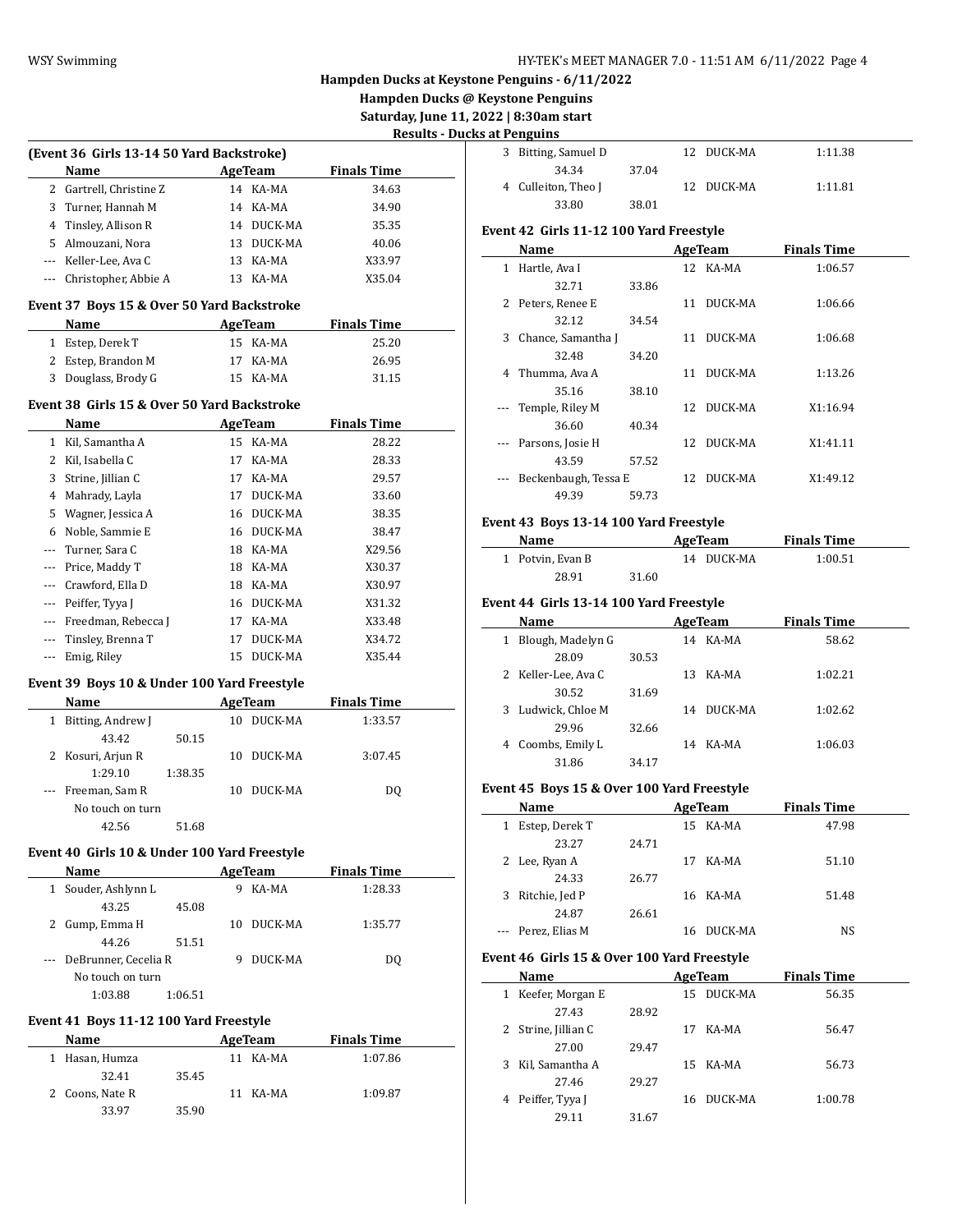**Hampden Ducks @ Keystone Penguins**

Saturday, June 11,

| <b>Results - Ducks at Penguins</b> |  |  |
|------------------------------------|--|--|
|                                    |  |  |

|              |                                                       |    |                          |                    | <u> Results - Ducks a</u> |
|--------------|-------------------------------------------------------|----|--------------------------|--------------------|---------------------------|
|              | (Event 46 Girls 15 & Over 100 Yard Freestyle)<br>Name |    | AgeTeam                  | <b>Finals Time</b> | Ev                        |
|              | 5 Linsey, Samantha C                                  |    | 16 DUCK-MA               | 1:00.96            |                           |
|              | 29.12<br>31.84                                        |    |                          |                    |                           |
|              | 6 Price, Maddy T                                      |    | 18 KA-MA                 | 1:03.12            |                           |
|              | 30.10<br>33.02                                        |    |                          |                    |                           |
| ---          | Hasan, Zoya                                           |    | 16 KA-MA                 | X1:01.62           |                           |
|              | 29.72<br>31.90                                        |    |                          |                    | Ev                        |
|              | Freedman, Rebecca J                                   |    | 17 KA-MA                 | X1:04.03           |                           |
|              | 30.89<br>33.14                                        |    |                          |                    |                           |
|              | Estep, Mia L                                          |    | 17 KA-MA                 | X1:04.50           |                           |
|              | 30.64<br>33.86                                        |    |                          |                    |                           |
|              | Mahrady, Layla                                        | 17 | DUCK-MA                  | X1:08.57           |                           |
|              | 31.87<br>36.70                                        |    |                          |                    |                           |
|              | Event 48  Girls 8 & Under 25 Yard Breaststroke        |    |                          |                    | Ev                        |
|              | <b>AgeTeam</b><br>Name                                |    |                          | <b>Finals Time</b> |                           |
|              | 1 Grillo, Rose E                                      |    | 6 DUCK-MA                | 33.96              |                           |
|              | 2 Culleiton, Adelaide R                               |    | 8 DUCK-MA                | 37.91              |                           |
|              |                                                       |    |                          |                    |                           |
|              | Event 49 Boys 9-10 50 Yard Breaststroke               |    |                          |                    |                           |
|              | Name                                                  |    | AgeTeam                  | <b>Finals Time</b> |                           |
|              | 1 Bitting, Andrew J                                   |    | 10 DUCK-MA               | 58.69              |                           |
|              | 2 Freeman, Sam R                                      |    | 10 DUCK-MA               | 1:01.49            | Ev                        |
|              | --- Greene, Elijah                                    |    | 10 DUCK-MA               | X53.73             |                           |
|              | --- Saini, Daksh G                                    |    | 10 DUCK-MA               | DQ                 |                           |
|              | <b>Alternating Kick</b>                               |    |                          |                    |                           |
|              | Event 50  Girls 9-10 50 Yard Breaststroke             |    |                          |                    | Ev                        |
|              | Name                                                  |    | <b>AgeTeam</b>           | <b>Finals Time</b> |                           |
|              | 1 Turney, Tenley E                                    |    | 10 DUCK-MA               | 48.33              |                           |
|              | 2 Underwood, Raegan S                                 |    | 9 DUCK-MA                | 53.28              |                           |
|              |                                                       |    |                          |                    |                           |
|              | Event 51 Boys 11-12 50 Yard Breaststroke              |    |                          |                    |                           |
|              | Name                                                  |    | <b>Example 2</b> AgeTeam | <b>Finals Time</b> | Ev                        |
|              | 1 Keefer, Grant E                                     |    | 12 DUCK-MA               | 34.16              |                           |
|              | 2 Souder, Liam J                                      |    | 11 KA-MA                 | 41.89              |                           |
|              | 3 Hasan, Humza                                        |    | 11 KA-MA                 | 42.14              |                           |
|              | 4 Culleiton, Theo J                                   |    | 12 DUCK-MA               | 42.57              | Ev                        |
|              | 5 Rodrigo, Brysen C                                   |    | 11 DUCK-MA               | 43.28              |                           |
|              | --- Kalkote, Sheel                                    |    | 12 DUCK-MA               | X52.33             |                           |
| $\cdots$     | Mahrady, Ryan                                         |    | 12 DUCK-MA               | XDQ                |                           |
|              | One hand touch                                        |    |                          |                    |                           |
|              | Event 52 Girls 11-12 50 Yard Breaststroke             |    |                          |                    | Ev                        |
|              | Name                                                  |    | <b>AgeTeam</b>           | <b>Finals Time</b> |                           |
|              | 1 Peters, Renee E                                     |    | 11 DUCK-MA               | 39.01              |                           |
|              | 2 Chance, Samantha J                                  | 11 | DUCK-MA                  | 39.72              |                           |
|              | 3 Puliti, Maria                                       | 12 | DUCK-MA                  | 43.67              |                           |
|              | --- Patel, Prina P                                    |    | 12 DUCK-MA               | X48.71             |                           |
|              | --- Parsons, Josie H                                  | 12 | DUCK-MA                  | X53.90             | Ev                        |
|              | --- Cabal, Dominique G                                | 12 | DUCK-MA                  | XDQ                |                           |
|              | Downward butterfly kick                               |    |                          |                    |                           |
|              |                                                       |    |                          |                    |                           |
|              | Event 53 Boys 13-14 50 Yard Breaststroke              |    |                          |                    | Ev                        |
|              | Name                                                  |    | <b>AgeTeam</b>           | <b>Finals Time</b> |                           |
| $\mathbf{1}$ | Potvin, Evan B                                        |    | 14 DUCK-MA               | 39.23              |                           |

2 Beish, Corbin 13 DUCK-MA 50.18

|   | Event 54 Girls 13-14 50 Yard Breaststroke                                                                                                                                                                                     |    |                |                                                      |
|---|-------------------------------------------------------------------------------------------------------------------------------------------------------------------------------------------------------------------------------|----|----------------|------------------------------------------------------|
|   | Name<br><b>AgeTeam</b>                                                                                                                                                                                                        |    |                | <b>Finals Time</b>                                   |
|   | 1 Tinsley, Allison R                                                                                                                                                                                                          |    | 14 DUCK-MA     | 36.27                                                |
|   | 2 Christopher, Abbie A                                                                                                                                                                                                        |    | 13 KA-MA       | 37.24                                                |
|   | 3 Keller-Lee, Ava C                                                                                                                                                                                                           |    | 13 KA-MA       | 41.03                                                |
|   | 4 Gartrell, Christine Z                                                                                                                                                                                                       |    | 14 KA-MA       | 44.28                                                |
|   | Event 55 Boys 15 & Over 50 Yard Breaststroke                                                                                                                                                                                  |    |                |                                                      |
|   | Name                                                                                                                                                                                                                          |    | AgeTeam        | <b>Finals Time</b>                                   |
|   | 1 Ginter, Lance J                                                                                                                                                                                                             |    | 17 KA-MA       | 29.11                                                |
|   | 2 Lee, Ryan A                                                                                                                                                                                                                 |    | 17 KA-MA       | 29.19                                                |
|   | 3 Perez, Elias M                                                                                                                                                                                                              |    | 16 DUCK-MA     | 32.57                                                |
|   | 4 Douglass, Brody G                                                                                                                                                                                                           |    | 15 KA-MA       | 37.03                                                |
|   | Event 56 Girls 15 & Over 50 Yard Breaststroke                                                                                                                                                                                 |    |                |                                                      |
|   | Name                                                                                                                                                                                                                          |    | <b>AgeTeam</b> | <b>Finals Time</b>                                   |
|   | 1 Kil, Isabella C                                                                                                                                                                                                             |    | 17 KA-MA       | 32.30                                                |
|   | 2 Keefer, Morgan E                                                                                                                                                                                                            |    | 15 DUCK-MA     | 32.31                                                |
|   | 3 Skiles, Araceli G                                                                                                                                                                                                           |    | 16 KA-MA       | 33.26                                                |
|   | 4 Coombs, Maddy J                                                                                                                                                                                                             |    | 16 KA-MA       | 33.88                                                |
|   | 5 Tinsley, Brenna T                                                                                                                                                                                                           |    | 17 DUCK-MA     | 39.73                                                |
|   | --- Estep, Mia L                                                                                                                                                                                                              |    | 17 KA-MA       | X35.76                                               |
|   | 1 Peters, Blake M                                                                                                                                                                                                             |    | 8 DUCK-MA      |                                                      |
|   | Event 58 Girls 8 & Under 25 Yard Butterfly                                                                                                                                                                                    |    |                |                                                      |
|   | Name and the same state of the state of the state of the state of the state of the state of the state of the state of the state of the state of the state of the state of the state of the state of the state of the state of |    | <b>AgeTeam</b> |                                                      |
|   | 1 Hockenbery, Brooke E                                                                                                                                                                                                        |    | 8 DUCK-MA      |                                                      |
|   | --- Patel, Aashvi                                                                                                                                                                                                             |    | 7 DUCK-MA      |                                                      |
|   | --- Grillo, Rose E                                                                                                                                                                                                            |    | 6 DUCK-MA      |                                                      |
|   | One hand touch                                                                                                                                                                                                                |    |                | 18.60<br><b>Finals Time</b><br>28.35<br>X42.36<br>DQ |
|   | Event 60 Girls 9-10 50 Yard Butterfly                                                                                                                                                                                         |    |                |                                                      |
|   | Name<br><b>AgeTeam</b>                                                                                                                                                                                                        |    |                |                                                      |
|   | 1 Roth, Lily                                                                                                                                                                                                                  |    | 9 DUCK-MA      | <b>Finals Time</b><br>49.79                          |
|   | Event 61 Boys 11-12 50 Yard Butterfly                                                                                                                                                                                         |    |                |                                                      |
|   | Name AgeTeam                                                                                                                                                                                                                  |    |                |                                                      |
|   | 1 Coons, Nate R                                                                                                                                                                                                               |    | 11 KA-MA       |                                                      |
|   | 2 Bitting, Samuel D                                                                                                                                                                                                           | 12 | DUCK-MA        |                                                      |
| 3 | Souder, Liam J                                                                                                                                                                                                                | 11 | KA-MA          | <b>Finals Time</b><br>32.70<br>33.36<br>41.11        |
|   | Event 62 Girls 11-12 50 Yard Butterfly                                                                                                                                                                                        |    |                |                                                      |
|   | Name                                                                                                                                                                                                                          |    | <b>AgeTeam</b> |                                                      |
|   | 1 Temple, Riley M                                                                                                                                                                                                             |    | 12 DUCK-MA     |                                                      |
|   | 2 Thumma, Ava A                                                                                                                                                                                                               |    | 11 DUCK-MA     |                                                      |
|   | 3 Parsons, Josie H                                                                                                                                                                                                            | 12 | DUCK-MA        | <b>Finals Time</b><br>37.23<br>38.68<br>55.09        |
|   | Event 63 Boys 13-14 50 Yard Butterfly                                                                                                                                                                                         |    |                |                                                      |

| 1 McGraw, Cullen B  | 13 KA-MA   | 28.04 |
|---------------------|------------|-------|
| 2 Koslowski, Drew J | 14 DUCK-MA | 30.63 |

# **Event 64 Girls 13-14 50 Yard Butterfly**

| Name                 | AgeTeam  | <b>Finals Time</b> |  |
|----------------------|----------|--------------------|--|
| 1 Blough, Madelyn G  | 14 KA-MA | 28.19              |  |
| 2 Christopher, Ava C | 14 KA-MA | 32.32              |  |